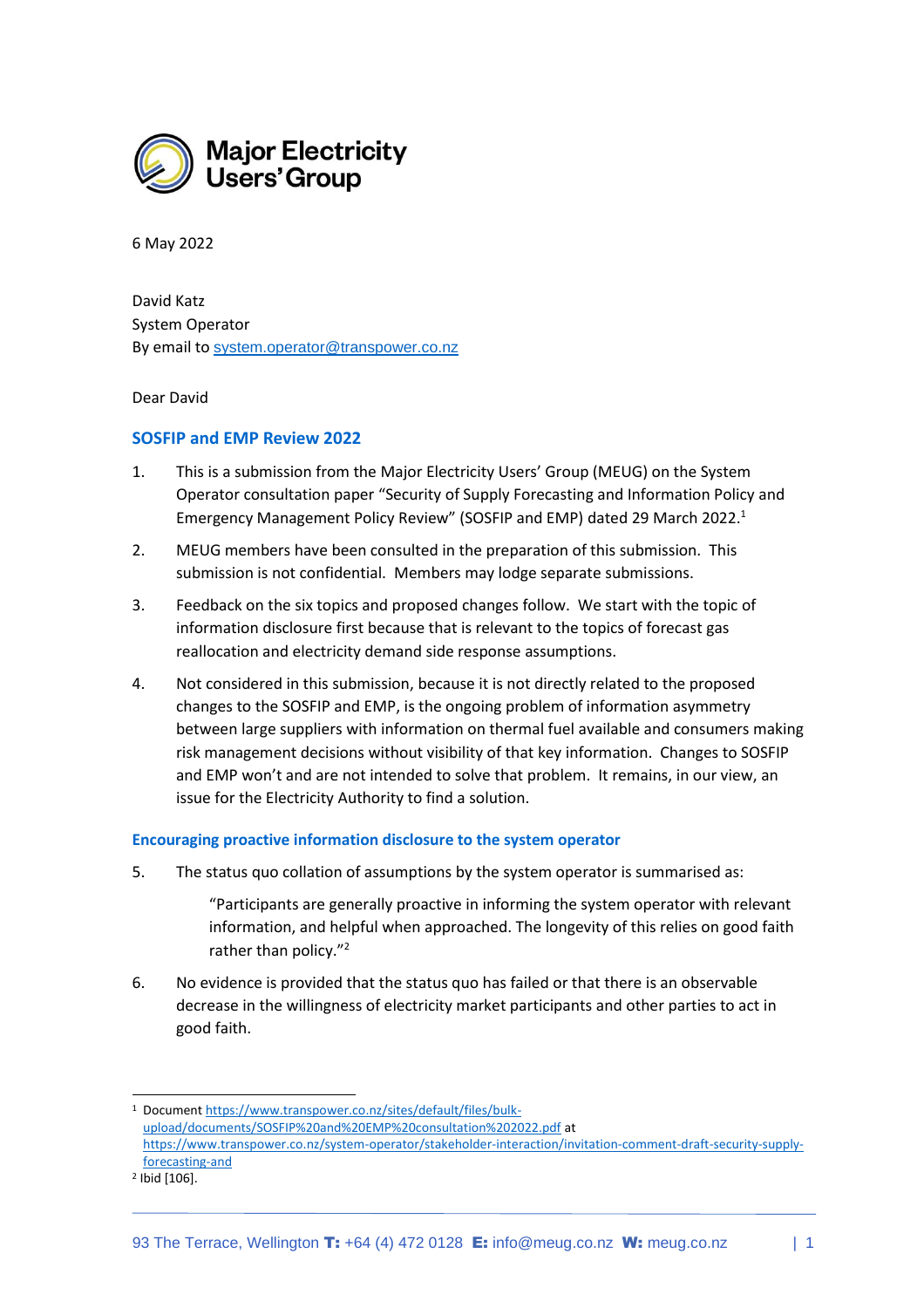7. The proposed change to the status quo proposed in the consultation paper follows:

"To ensure this information remains up to date and is enduring, we are proposing to include in the SOSFIP a requirement for electricity market participants to inform the system operator if there are changes that may impact assumptions outlined in the ERC assumption document." 3

- 8. The SOSFIP is part of the Code. With the above proposed change, Market participants that failed to inform the system operator would be in breach of the Code.
- 9. This is a material change in the relationship and incentives between Market participants and the system operator. The status quos relationship with key parties is collegial. The system operator has an incentive to maintain those relationships by being independent and trustworthy not to disclose confidential information.
- 10. If the SOSFIP is changed there will be a fundamental change from a collegial to a compliance relationship. Market participants will be unsure if the system operator will claim a breach of the Code if, after an event, the system operator believes it was not informed. Unspecified in the consultation paper are relevant details of the proposal such as how will materiality of changes be defined. Setting aside as to whether there is a material problem with the status quo, MEUG is not convinced at this stage that the proposal has been sufficiently specified to allow an assessment of costs to implement and maintain in relation to electricity market participants.
- 11. Adding a new reporting obligation in the Code for participants should be subject to a costbenefit-analysis to justify a code change. Adding into the SOSFIP a new mandatory reporting obligation without a full Code amendment consultation and cost-benefitanalysis is a poor process that should be avoided.
- 12. In relation to parties that are not electricity market participants, such as gas producers, the consultation paper notes (with text in square brackets added by MEUG):

"We recognise this [the proposed change] will not capture gas producers who are independent of the electricity sector, these entities are beyond the legislative scope of the code." 4

- 13. For parties that are beyond the legislative scope of the code that the system operator needs information to decide assumptions, there is no other option than to use good faith and develop trust based on confidentiality. If the system operator needs to have skills to implement those effective relationship with parties outside the ambit of the Code, then there is a case that those skills can also be used to maintain effective engagement with electricity Market participants.
- 14. Effective, timely and relevant provision of information by Market participants and others in the wider energy sector are most critical when lake levels fall below the Emergency curve. Details of short-term agreements just agreed matter at that point. At the other extreme details of every agreement signed matter less than making sure the long-term trend assumptions used still reflect medium forecasts. A compliance-based relationship

<sup>4</sup> Ibid [107].



<sup>3</sup> Ibid [107]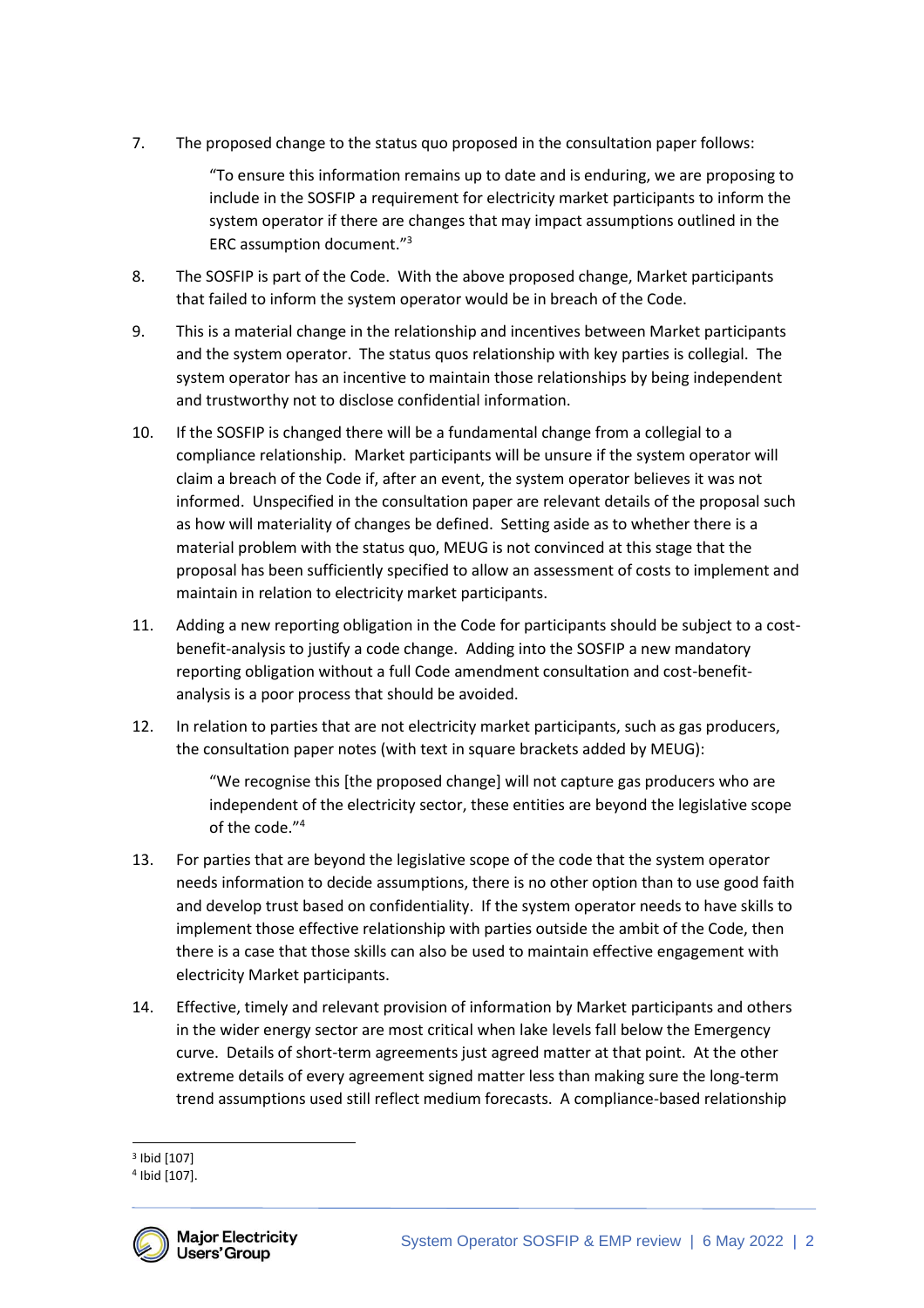will impose greater than necessary transaction costs onto participants and the system operator. Participants will incur inefficient compliance costs because they will wish to avoid breaching the Code and will over-supply information. The System Operator will be overwhelmed with information that is not needed, when reasonable medium case assumptions would suffice.

- 15. The previous paragraph discussed how the quality of information required by the system operator pivots around whether lake levels are above or below the Emergency curve. MEUG notes that the Emergency curve has a degree of judgement and is part of a continuum rather than being a precise pivot point where there must be a step change in the quality of information the system operator uses. While the Emergency curve is calculated as a bright line it is one of many possible optimal lines and is also prone to changing as new information is uncovered. The Emergency curve is best thought of as an estimate than necessarily in all cases being the optimal point at which an Official Conservation Campaign (OCC) should be triggered.
- 16. In conclusion MEUG does not agree that proactively providing information relating to security of supply should be written into the SOSFIP as discussed above.<sup>5</sup>

# **Forecast gas reallocation assumptions**

- 17. MEUG notes that the assumption of forecast gas available for reallocation to generation is the largest uncertainty facing the system operator when preparing Electricity Risk Curves (ERCs). As noted above, it is relevant to distinguish the quality of the assumptions needed depending on whether information is required for publishing risk curves when an Emergency has been triggered or at the other extreme where long-term trend assumptions are sufficient. Options 2 and 3 are more prescriptive than the status quo and, in the view of MEUG, unnecessary when reasonable long-term trend assumptions are sufficient.
- 18. Options 2 and 3 rely in part of whole on contracts disclosed to the system operator. Some contracts, or at least key parameters, are publicly disclosed by stock-exchange listed companies in any case. The risk is that non-listed companies may enter contracts and not act in good faith to inform the system operator of terms and conditions relevant to assumptions used for the risk curves. Under the status quo the incentive is on the system operator to manage that risk by maintaining good relationships with all parties.
- 19. A suggested benefit of option 2 relative to the status quo is "transparency of modelled input information used in the ERC" and is described in the consultation paper

"If industry stakeholders do not fully understand the reasons behind changes to the ERCs, this can give impressions the curves were wrong and needed correction. This can impact confidence in the calculated risk levels and cause confusion amongst market participants."<sup>6</sup>

<sup>6</sup> Ibid [61 c.].



<sup>5</sup> Ibid Qu.21 [107].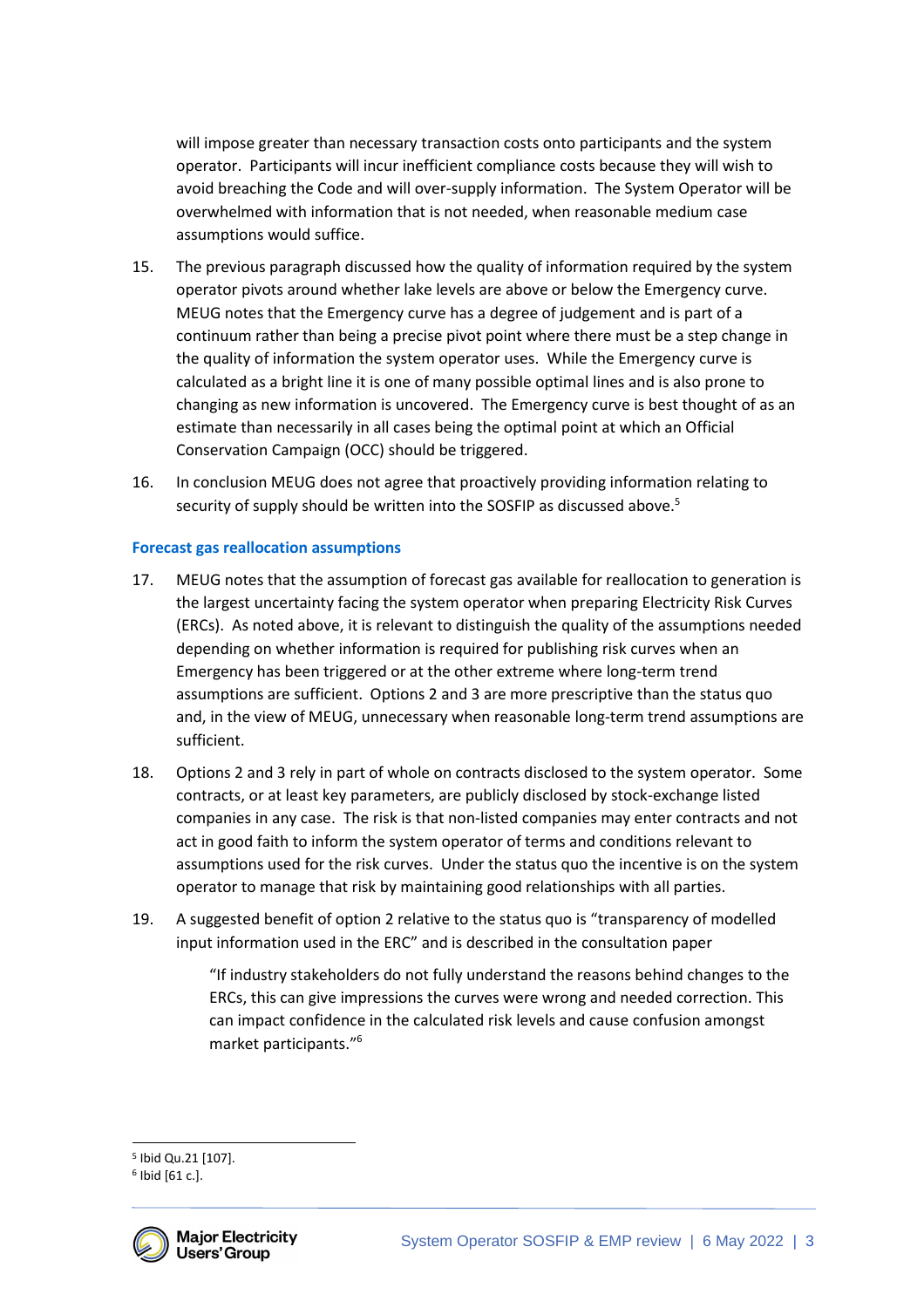- 20. MEUG is concerned that option 2 would allow some stakeholders to "fully understand" the calculations of the risk curves, for example given the concentration of suppliers, it will be possible for some suppliers to deduce other key participants standing by netting off their own disclosed position from the system operator's aggregated industry forecast.
- 21. There is a risk with options 2 and 3 of falling into the fallacy of false precision. That is using only contract data for gas reallocation might imply better precision than the status quo approach. Having more accurate gas reallocation data does not overcome the uncertainty bounds with the overall construction of the electricity risk curves, that those curves can change from day to day, and the Emergency curve not being an absolutely accurate measure of when an OCC should be triggered but rather an estimate based on judgement.
- 22. MEUG's preferred approach is a dynamic option 1 whereby the system operator uses judgement and the good faith of non-electricity market entities to assess the assumed forecast of physical supply of gas reallocated for generation. A dynamic option 1 approach differs from option 1 set out in the consultation paper as the latter has a set assumption 100 TJ/day of gas can be reallocated whereas in the dynamic option 1 the system operator can use judgement to alter that assumption. In exercising judgement, the system operator may rely on confidential information provided by external parties or an assessment of experience from prior emerging shortages. The benefit of this approach is the system operator has flexibility to accommodate new information.

### **Electricity demand side response assumptions**

23. The same arguments for forecast gas reallocation assumptions in the preceding section apply to electricity demand side response assumptions. Accordingly, MEUG supports the status quo (option 1) and does not support option 2 type 1 or type 2 responses nor option 3.7

#### **Proposal to remove the watch and alert curves**

24. MEUG prefers to retain publication of the Watch and Alert electricity risk meter status.<sup>8</sup> The Watch and Alert risk meter triggers are understandable to consumers as they estimate the weeks until an OCC would commence being within 8 weeks and 3 weeks respectively. Publishing only the 1% and 4% electricity risk curves as a proxy would be a second best and misleading estimate of the Watch and Alert risk meter triggers because the 1% and 4% electricity risk curves at any one point in time estimate the expected risk over the next 12-months of a 1 in 100 year and 1 in 25 years probability of demand exceeding supply if no mitigating demand savings and new supply is forthcoming. For an emerging event, the Watch and Alert triggers are intuitively and conceptually better estimates to forewarn the public and industry of lead times to trigger an OCC.

<sup>8</sup> Ibid [92]-[95], Qu.17.



<sup>7</sup> Ibid [84]-[87], Qu.14.